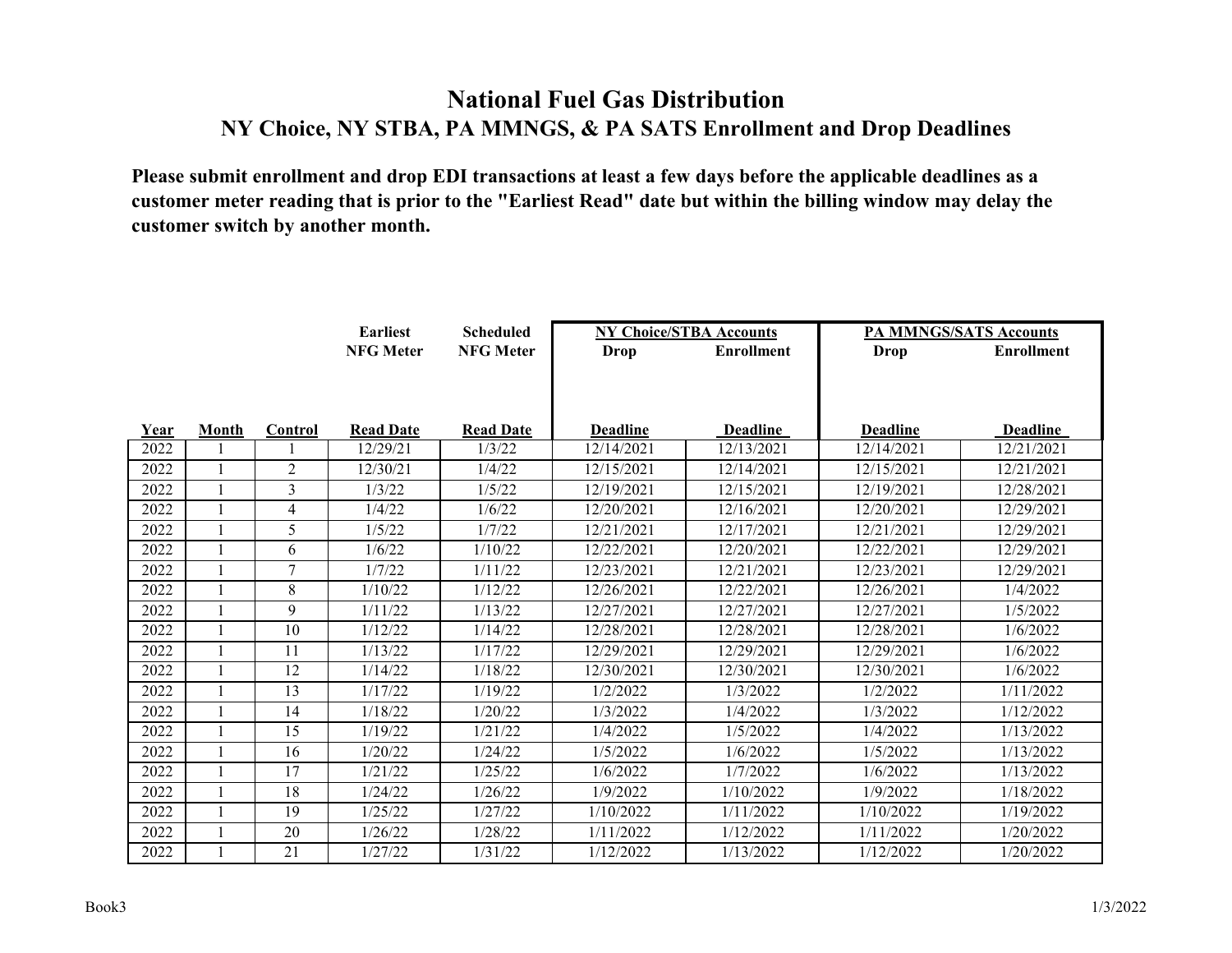|      |                |                | <b>Earliest</b>  | <b>Scheduled</b> | <b>NY Choice/STBA Accounts</b> |                   |                 | <b>PA MMNGS/SATS Accounts</b> |
|------|----------------|----------------|------------------|------------------|--------------------------------|-------------------|-----------------|-------------------------------|
|      |                |                | <b>NFG Meter</b> | <b>NFG Meter</b> | <b>Drop</b>                    | <b>Enrollment</b> | <b>Drop</b>     | <b>Enrollment</b>             |
|      |                |                |                  |                  |                                |                   |                 |                               |
|      |                |                |                  |                  |                                |                   |                 |                               |
|      |                |                |                  |                  |                                |                   |                 |                               |
| Year | Month          | <b>Control</b> | <b>Read Date</b> | <b>Read Date</b> | <b>Deadline</b>                | <b>Deadline</b>   | <b>Deadline</b> | Deadline                      |
| 2022 | 2              |                | 1/28/22          | 2/1/22           | 1/13/2022                      | 1/14/2022         | 1/13/2022       | 1/20/2022                     |
| 2022 | $\overline{2}$ | $\overline{2}$ | 1/31/22          | 2/2/22           | 1/16/2022                      | 1/17/2022         | 1/16/2022       | 1/25/2022                     |
| 2022 | $\overline{2}$ | 3              | 2/1/22           | 2/3/22           | 1/17/2022                      | 1/18/2022         | 1/17/2022       | 1/26/2022                     |
| 2022 | $\overline{2}$ | $\overline{4}$ | 2/2/22           | 2/4/22           | 1/18/2022                      | 1/19/2022         | 1/18/2022       | 1/27/2022                     |
| 2022 | $\overline{2}$ | 5              | 2/3/22           | 2/7/22           | 1/19/2022                      | 1/20/2022         | 1/19/2022       | 1/27/2022                     |
| 2022 | 2              | 6              | 2/4/22           | 2/8/22           | 1/20/2022                      | 1/21/2022         | 1/20/2022       | 1/27/2022                     |
| 2022 | 2              | 7              | 2/7/22           | 2/9/22           | 1/23/2022                      | 1/24/2022         | 1/23/2022       | 2/1/2022                      |
| 2022 | $\overline{2}$ | 8              | 2/8/22           | 2/10/22          | 1/24/2022                      | 1/25/2022         | 1/24/2022       | 2/2/2022                      |
| 2022 | $\overline{2}$ | 9              | 2/9/22           | 2/11/22          | 1/25/2022                      | 1/26/2022         | 1/25/2022       | 2/3/2022                      |
| 2022 | 2              | 10             | 2/10/22          | 2/14/22          | 1/26/2022                      | 1/27/2022         | 1/26/2022       | 2/3/2022                      |
| 2022 | $\overline{2}$ | 11             | 2/11/22          | 2/15/22          | 1/27/2022                      | 1/28/2022         | 1/27/2022       | 2/3/2022                      |
| 2022 | $\overline{2}$ | 12             | 2/14/22          | 2/16/22          | 1/30/2022                      | 1/31/2022         | 1/30/2022       | 2/8/2022                      |
| 2022 | $\overline{2}$ | 13             | 2/15/22          | 2/17/22          | 1/31/2022                      | 2/1/2022          | 1/31/2022       | 2/9/2022                      |
| 2022 | $\overline{2}$ | 14             | 2/16/22          | 2/18/22          | 2/1/2022                       | 2/2/2022          | 2/1/2022        | 2/10/2022                     |
| 2022 | 2              | 15             | 2/17/22          | 2/21/22          | 2/2/2022                       | 2/3/2022          | 2/2/2022        | 2/10/2022                     |
| 2022 | $\overline{2}$ | 16             | 2/18/22          | 2/22/22          | 2/3/2022                       | 2/4/2022          | 2/3/2022        | 2/10/2022                     |
| 2022 | $\overline{2}$ | 17             | 2/21/22          | 2/23/22          | 2/6/2022                       | 2/7/2022          | 2/6/2022        | 2/15/2022                     |
| 2022 | 2              | 18             | 2/22/22          | 2/24/22          | 2/7/2022                       | 2/8/2022          | 2/7/2022        | 2/16/2022                     |
| 2022 | 2              | 19             | 2/23/22          | 2/25/22          | 2/8/2022                       | 2/9/2022          | 2/8/2022        | 2/17/2022                     |
| 2022 | $\overline{2}$ | 20             | 2/24/22          | 2/28/22          | 2/9/2022                       | 2/10/2022         | 2/9/2022        | 2/17/2022                     |
| 2022 | $\overline{2}$ | 21             | 2/25/22          | 3/1/22           | 2/10/2022                      | 2/11/2022         | 2/10/2022       | 2/17/2022                     |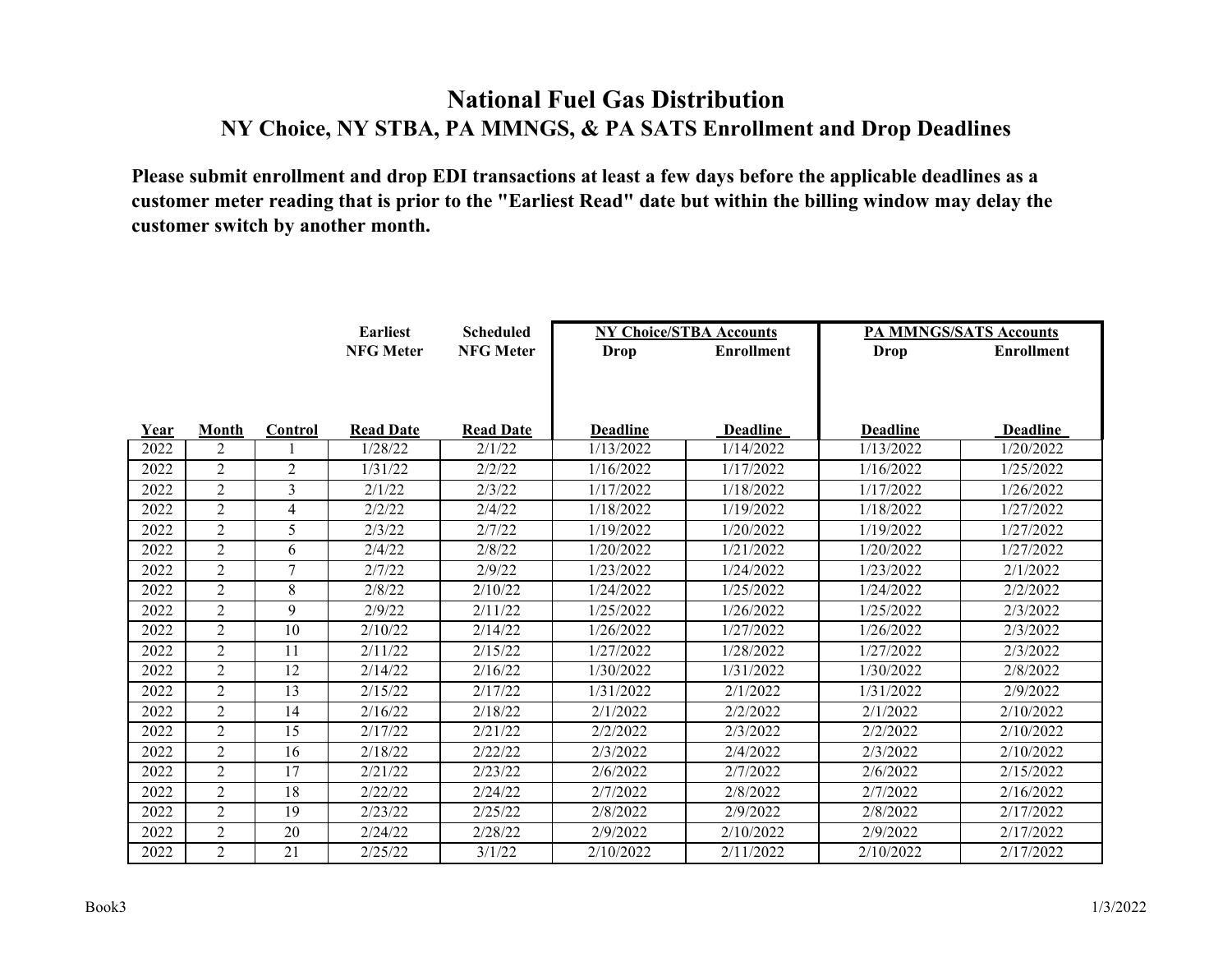|             |                |                | <b>Earliest</b>  | <b>Scheduled</b> | <b>NY Choice/STBA Accounts</b> |                   | <b>PA MMNGS/SATS Accounts</b> |                   |
|-------------|----------------|----------------|------------------|------------------|--------------------------------|-------------------|-------------------------------|-------------------|
|             |                |                | <b>NFG Meter</b> | <b>NFG Meter</b> | Drop                           | <b>Enrollment</b> | Drop                          | <b>Enrollment</b> |
|             |                |                |                  |                  |                                |                   |                               |                   |
|             |                |                |                  |                  |                                |                   |                               |                   |
|             |                |                |                  |                  |                                |                   |                               |                   |
| <u>Year</u> | Month          | <b>Control</b> | <b>Read Date</b> | <b>Read Date</b> | <b>Deadline</b>                | <b>Deadline</b>   | <b>Deadline</b>               | <b>Deadline</b>   |
| 2022        | 3              |                | 2/28/22          | 3/2/22           | 2/13/2022                      | 2/14/2022         | 2/13/2022                     | 2/22/2022         |
| 2022        | 3              | $\overline{2}$ | 3/1/22           | 3/3/22           | 2/14/2022                      | 2/15/2022         | 2/14/2022                     | 2/23/2022         |
| 2022        | $\overline{3}$ | 3              | 3/2/22           | 3/4/22           | 2/15/2022                      | 2/16/2022         | 2/15/2022                     | 2/24/2022         |
| 2022        | $\overline{3}$ | 4              | 3/3/22           | 3/7/22           | 2/16/2022                      | 2/17/2022         | $\overline{2}/16/2022$        | 2/24/2022         |
| 2022        | 3              | 5              | 3/4/22           | 3/8/22           | 2/17/2022                      | 2/18/2022         | 2/17/2022                     | 2/24/2022         |
| 2022        | 3              | 6              | 3/7/22           | 3/9/22           | 2/20/2022                      | 2/21/2022         | 2/20/2022                     | 3/1/2022          |
| 2022        | 3              | 7              | 3/8/22           | 3/10/22          | 2/21/2022                      | 2/22/2022         | 2/21/2022                     | 3/2/2022          |
| 2022        | $\overline{3}$ | 8              | 3/9/22           | 3/11/22          | 2/22/2022                      | 2/23/2022         | 2/22/2022                     | 3/3/2022          |
| 2022        | $\overline{3}$ | 9              | 3/10/22          | 3/14/22          | 2/23/2022                      | 2/24/2022         | 2/23/2022                     | 3/3/2022          |
| 2022        | 3              | 10             | 3/11/22          | 3/15/22          | 2/24/2022                      | 2/25/2022         | 2/24/2022                     | 3/3/2022          |
| 2022        | 3              | 11             | 3/14/22          | 3/16/22          | 2/27/2022                      | 2/28/2022         | 2/27/2022                     | 3/8/2022          |
| 2022        | 3              | 12             | 3/15/22          | 3/17/22          | 2/28/2022                      | 3/1/2022          | 2/28/2022                     | 3/9/2022          |
| 2022        | $\overline{3}$ | 13             | 3/16/22          | 3/18/22          | 3/1/2022                       | 3/2/2022          | 3/1/2022                      | 3/10/2022         |
| 2022        | $\overline{3}$ | 14             | 3/17/22          | 3/21/22          | 3/2/2022                       | 3/3/2022          | 3/2/2022                      | 3/10/2022         |
| 2022        | 3              | 15             | 3/18/22          | 3/22/22          | 3/3/2022                       | 3/4/2022          | 3/3/2022                      | 3/10/2022         |
| 2022        | 3              | 16             | 3/21/22          | 3/23/22          | 3/6/2022                       | 3/7/2022          | 3/6/2022                      | 3/15/2022         |
| 2022        | $\overline{3}$ | 17             | 3/22/22          | 3/24/22          | 3/7/2022                       | 3/8/2022          | 3/7/2022                      | 3/16/2022         |
| 2022        | $\overline{3}$ | 18             | 3/23/22          | 3/25/22          | 3/8/2022                       | 3/9/2022          | 3/8/2022                      | 3/17/2022         |
| 2022        | 3              | 19             | 3/24/22          | 3/28/22          | 3/9/2022                       | 3/10/2022         | 3/9/2022                      | 3/17/2022         |
| 2022        | 3              | 20             | 3/25/22          | 3/29/22          | 3/10/2022                      | 3/11/2022         | 3/10/2022                     | 3/17/2022         |
| 2022        | $\mathcal{E}$  | 21             | 3/28/22          | 3/30/22          | 3/13/2022                      | 3/14/2022         | 3/13/2022                     | 3/22/2022         |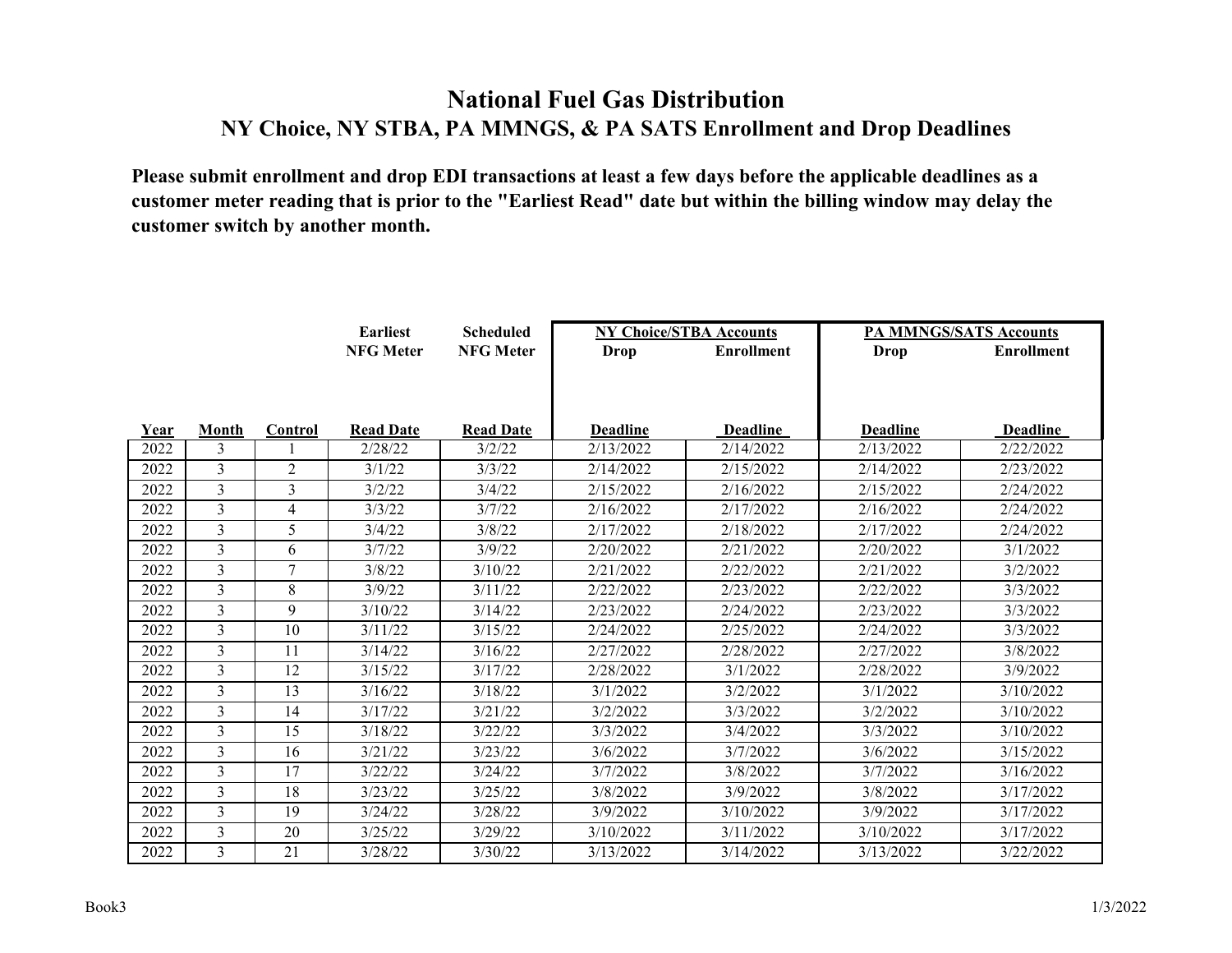|             |                |         | <b>Earliest</b>  | <b>Scheduled</b> | <b>NY Choice/STBA Accounts</b> |                   |                 | <b>PA MMNGS/SATS Accounts</b> |
|-------------|----------------|---------|------------------|------------------|--------------------------------|-------------------|-----------------|-------------------------------|
|             |                |         | <b>NFG Meter</b> | <b>NFG Meter</b> | Drop                           | <b>Enrollment</b> | <b>Drop</b>     | <b>Enrollment</b>             |
|             |                |         |                  |                  |                                |                   |                 |                               |
|             |                |         |                  |                  |                                |                   |                 |                               |
|             |                |         |                  |                  |                                |                   |                 |                               |
| <b>Year</b> | Month          | Control | <b>Read Date</b> | <b>Read Date</b> | <b>Deadline</b>                | <b>Deadline</b>   | <b>Deadline</b> | <b>Deadline</b>               |
| 2022        | $\overline{4}$ |         | 3/29/22          | 3/31/22          | 3/14/2022                      | 3/15/2022         | 3/14/2022       | 3/23/2022                     |
| 2022        | 4              | 2       | 3/30/22          | 4/1/22           | 3/15/2022                      | 3/16/2022         | 3/15/2022       | 3/24/2022                     |
| 2022        | $\overline{4}$ | 3       | 3/31/22          | 4/4/22           | 3/16/2022                      | 3/17/2022         | 3/16/2022       | 3/24/2022                     |
| 2022        | $\overline{4}$ | 4       | 4/1/22           | 4/5/22           | 3/17/2022                      | 3/18/2022         | 3/17/2022       | 3/24/2022                     |
| 2022        | $\overline{4}$ | 5       | 4/4/22           | 4/6/22           | 3/20/2022                      | 3/21/2022         | 3/20/2022       | 3/29/2022                     |
| 2022        | $\overline{4}$ | 6       | 4/5/22           | 4/7/22           | 3/21/2022                      | 3/22/2022         | 3/21/2022       | 3/30/2022                     |
| 2022        | $\overline{4}$ | 7       | 4/6/22           | 4/8/22           | 3/22/2022                      | 3/23/2022         | 3/22/2022       | 3/31/2022                     |
| 2022        | 4              | 8       | 4/7/22           | 4/11/22          | 3/23/2022                      | 3/24/2022         | 3/23/2022       | 3/31/2022                     |
| 2022        | 4              | 9       | 4/8/22           | 4/12/22          | 3/24/2022                      | 3/25/2022         | 3/24/2022       | 3/31/2022                     |
| 2022        | 4              | 10      | 4/11/22          | 4/13/22          | 3/27/2022                      | 3/28/2022         | 3/27/2022       | 4/5/2022                      |
| 2022        | 4              | 11      | 4/12/22          | 4/14/22          | 3/28/2022                      | 3/29/2022         | 3/28/2022       | 4/6/2022                      |
| 2022        | $\overline{4}$ | 12      | 4/13/22          | 4/18/22          | 3/29/2022                      | 3/30/2022         | 3/29/2022       | 4/7/2022                      |
| 2022        | $\overline{4}$ | 13      | 4/14/22          | 4/19/22          | 3/30/2022                      | 3/31/2022         | 3/30/2022       | 4/7/2022                      |
| 2022        | $\overline{4}$ | 14      | 4/18/22          | 4/20/22          | 4/3/2022                       | 4/1/2022          | 4/3/2022        | 4/12/2022                     |
| 2022        | 4              | 15      | 4/19/22          | 4/21/22          | 4/4/2022                       | 4/4/2022          | 4/4/2022        | 4/13/2022                     |
| 2022        | $\overline{4}$ | 16      | 4/20/22          | 4/22/22          | 4/5/2022                       | 4/5/2022          | 4/5/2022        | 4/13/2022                     |
| 2022        | $\overline{4}$ | 17      | 4/21/22          | 4/25/22          | 4/6/2022                       | 4/6/2022          | 4/6/2022        | 4/13/2022                     |
| 2022        | 4              | 18      | 4/22/22          | 4/26/22          | 4/7/2022                       | 4/7/2022          | 4/7/2022        | 4/13/2022                     |
| 2022        | 4              | 19      | 4/25/22          | 4/27/22          | 4/10/2022                      | 4/8/2022          | 4/10/2022       | 4/19/2022                     |
| 2022        | 4              | 20      | 4/26/22          | 4/28/22          | 4/11/2022                      | 4/11/2022         | 4/11/2022       | 4/20/2022                     |
| 2022        | $\overline{4}$ | 21      | 4/27/22          | 4/29/22          | 4/12/2022                      | 4/12/2022         | 4/12/2022       | 4/21/2022                     |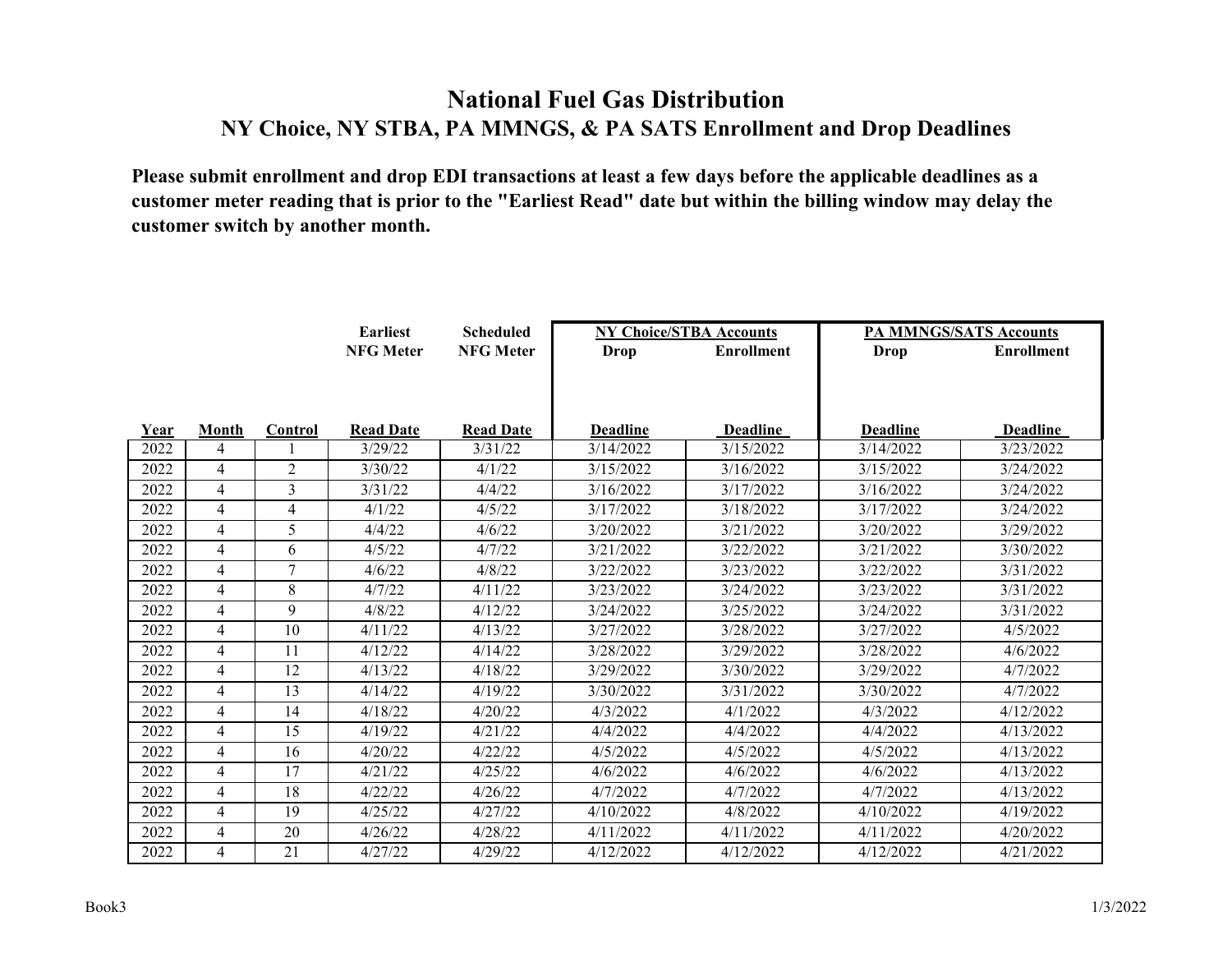|      |       |                | <b>Earliest</b>  | <b>Scheduled</b> | <b>NY Choice/STBA Accounts</b> |                   |                 | <b>PA MMNGS/SATS Accounts</b> |
|------|-------|----------------|------------------|------------------|--------------------------------|-------------------|-----------------|-------------------------------|
|      |       |                | <b>NFG Meter</b> | <b>NFG Meter</b> | <b>Drop</b>                    | <b>Enrollment</b> | <b>Drop</b>     | <b>Enrollment</b>             |
|      |       |                |                  |                  |                                |                   |                 |                               |
|      |       |                |                  |                  |                                |                   |                 |                               |
|      |       |                |                  |                  |                                |                   |                 |                               |
| Year | Month | <b>Control</b> | <b>Read Date</b> | <b>Read Date</b> | <b>Deadline</b>                | <b>Deadline</b>   | <b>Deadline</b> | Deadline                      |
| 2022 | 5     |                | 4/28/22          | 5/2/22           | 4/13/2022                      | 4/13/2022         | 4/13/2022       | 4/21/2022                     |
| 2022 | 5     | $\overline{2}$ | 4/29/22          | 5/3/22           | 4/14/2022                      | 4/14/2022         | 4/14/2022       | 4/21/2022                     |
| 2022 | 5     | 3              | 5/2/22           | 5/4/22           | 4/17/2022                      | 4/18/2022         | 4/17/2022       | 4/26/2022                     |
| 2022 | 5     | $\overline{4}$ | 5/3/22           | 5/5/22           | 4/18/2022                      | 4/19/2022         | 4/18/2022       | $\frac{1}{4}$ /27/2022        |
| 2022 | 5     | 5              | 5/4/22           | 5/6/22           | 4/19/2022                      | 4/20/2022         | 4/19/2022       | 4/28/2022                     |
| 2022 | 5     | 6              | 5/5/22           | 5/9/22           | 4/20/2022                      | 4/21/2022         | 4/20/2022       | 4/28/2022                     |
| 2022 | 5     | 7              | 5/6/22           | 5/10/22          | 4/21/2022                      | 4/22/2022         | 4/21/2022       | 4/28/2022                     |
| 2022 | 5     | 8              | 5/9/22           | 5/11/22          | 4/24/2022                      | 4/25/2022         | 4/24/2022       | 5/3/2022                      |
| 2022 | 5     | 9              | 5/10/22          | 5/12/22          | 4/25/2022                      | 4/26/2022         | 4/25/2022       | 5/4/2022                      |
| 2022 | 5     | 10             | 5/11/22          | 5/13/22          | 4/26/2022                      | 4/27/2022         | 4/26/2022       | 5/5/2022                      |
| 2022 | 5     | 11             | 5/12/22          | 5/16/22          | 4/27/2022                      | 4/28/2022         | 4/27/2022       | 5/5/2022                      |
| 2022 | 5     | 12             | 5/13/22          | 5/17/22          | 4/28/2022                      | 4/29/2022         | 4/28/2022       | 5/5/2022                      |
| 2022 | 5     | 13             | 5/16/22          | 5/18/22          | 5/1/2022                       | 5/2/2022          | 5/1/2022        | 5/10/2022                     |
| 2022 | 5     | 14             | 5/17/22          | 5/19/22          | 5/2/2022                       | 5/3/2022          | 5/2/2022        | 5/11/2022                     |
| 2022 | 5     | 15             | 5/18/22          | 5/20/22          | 5/3/2022                       | 5/4/2022          | 5/3/2022        | 5/12/2022                     |
| 2022 | 5     | 16             | 5/19/22          | 5/23/22          | 5/4/2022                       | 5/5/2022          | 5/4/2022        | 5/12/2022                     |
| 2022 | 5     | 17             | 5/20/22          | 5/24/22          | 5/5/2022                       | 5/6/2022          | 5/5/2022        | 5/12/2022                     |
| 2022 | 5     | 18             | 5/23/22          | 5/25/22          | 5/8/2022                       | 5/9/2022          | 5/8/2022        | 5/17/2022                     |
| 2022 | 5     | 19             | 5/24/22          | 5/26/22          | 5/9/2022                       | 5/10/2022         | 5/9/2022        | 5/18/2022                     |
| 2022 | 5     | 20             | 5/25/22          | 5/27/22          | 5/10/2022                      | 5/11/2022         | 5/10/2022       | 5/19/2022                     |
| 2022 | 5     | 21             | 5/26/22          | 5/31/22          | 5/11/2022                      | 5/12/2022         | 5/11/2022       | 5/19/2022                     |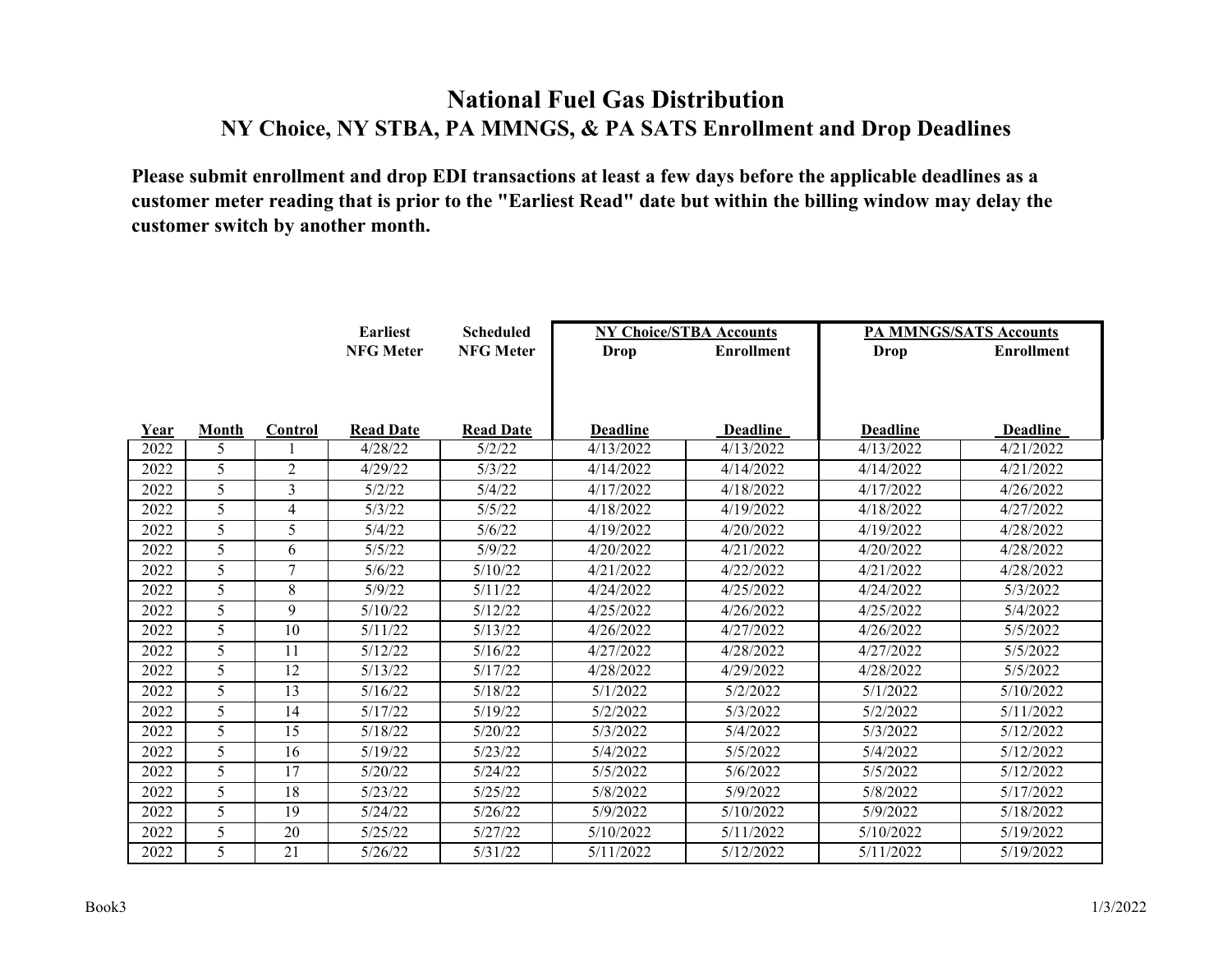|      |       |                | <b>Earliest</b>  | <b>Scheduled</b> | <b>NY Choice/STBA Accounts</b> |                   | <b>PA MMNGS/SATS Accounts</b> |                   |
|------|-------|----------------|------------------|------------------|--------------------------------|-------------------|-------------------------------|-------------------|
|      |       |                | <b>NFG Meter</b> | <b>NFG Meter</b> | <b>Drop</b>                    | <b>Enrollment</b> | <b>Drop</b>                   | <b>Enrollment</b> |
|      |       |                |                  |                  |                                |                   |                               |                   |
|      |       |                |                  |                  |                                |                   |                               |                   |
|      |       |                |                  |                  |                                |                   |                               |                   |
| Year | Month | Control        | <b>Read Date</b> | <b>Read Date</b> | <b>Deadline</b>                | <b>Deadline</b>   | <b>Deadline</b>               | <b>Deadline</b>   |
| 2022 | 6     |                | 5/27/22          | 6/1/22           | 5/12/2022                      | 5/13/2022         | 5/12/2022                     | 5/19/2022         |
| 2022 | 6     | 2              | 5/31/22          | 6/2/22           | 5/16/2022                      | 5/16/2022         | 5/16/2022                     | 5/25/2022         |
| 2022 | 6     | 3              | 6/1/22           | 6/3/22           | 5/17/2022                      | 5/17/2022         | 5/17/2022                     | 5/26/2022         |
| 2022 | 6     | $\overline{4}$ | 6/2/22           | 6/6/22           | 5/18/2022                      | 5/18/2022         | 5/18/2022                     | 5/26/2022         |
| 2022 | 6     | 5              | 6/3/22           | 6/7/22           | 5/19/2022                      | 5/19/2022         | 5/19/2022                     | 5/26/2022         |
| 2022 | 6     | 6              | 6/6/22           | 6/8/22           | 5/22/2022                      | 5/20/2022         | 5/22/2022                     | 5/31/2022         |
| 2022 | 6     | 7              | 6/7/22           | 6/9/22           | 5/23/2022                      | 5/23/2022         | 5/23/2022                     | 6/1/2022          |
| 2022 | 6     | 8              | 6/8/22           | 6/10/22          | 5/24/2022                      | 5/24/2022         | 5/24/2022                     | 6/2/2022          |
| 2022 | 6     | 9              | 6/9/22           | 6/13/22          | 5/25/2022                      | 5/25/2022         | 5/25/2022                     | 6/2/2022          |
| 2022 | 6     | 10             | 6/10/22          | 6/14/22          | 5/26/2022                      | 5/26/2022         | 5/26/2022                     | 6/2/2022          |
| 2022 | 6     | 11             | 6/13/22          | 6/15/22          | 5/29/2022                      | 5/27/2022         | 5/29/2022                     | 6/7/2022          |
| 2022 | 6     | 12             | 6/14/22          | 6/16/22          | 5/30/2022                      | 5/31/2022         | 5/30/2022                     | 6/8/2022          |
| 2022 | 6     | 13             | 6/15/22          | 6/17/22          | 5/31/2022                      | 6/1/2022          | 5/31/2022                     | 6/9/2022          |
| 2022 | 6     | 14             | 6/16/22          | 6/20/22          | 6/1/2022                       | 6/2/2022          | 6/1/2022                      | 6/9/2022          |
| 2022 | 6     | 15             | 6/17/22          | 6/21/22          | 6/2/2022                       | 6/3/2022          | 6/2/2022                      | 6/9/2022          |
| 2022 | 6     | 16             | 6/20/22          | 6/22/22          | 6/5/2022                       | 6/6/2022          | 6/5/2022                      | 6/14/2022         |
| 2022 | 6     | 17             | 6/21/22          | 6/23/22          | 6/6/2022                       | 6/7/2022          | 6/6/2022                      | 6/15/2022         |
| 2022 | 6     | 18             | 6/22/22          | 6/24/22          | 6/7/2022                       | 6/8/2022          | 6/7/2022                      | 6/16/2022         |
| 2022 | 6     | 19             | 6/23/22          | 6/27/22          | 6/8/2022                       | 6/9/2022          | 6/8/2022                      | 6/16/2022         |
| 2022 | 6     | 20             | 6/24/22          | 6/28/22          | 6/9/2022                       | 6/10/2022         | 6/9/2022                      | 6/16/2022         |
| 2022 | 6     | 21             | 6/27/22          | 6/29/22          | 6/12/2022                      | 6/13/2022         | 6/12/2022                     | 6/21/2022         |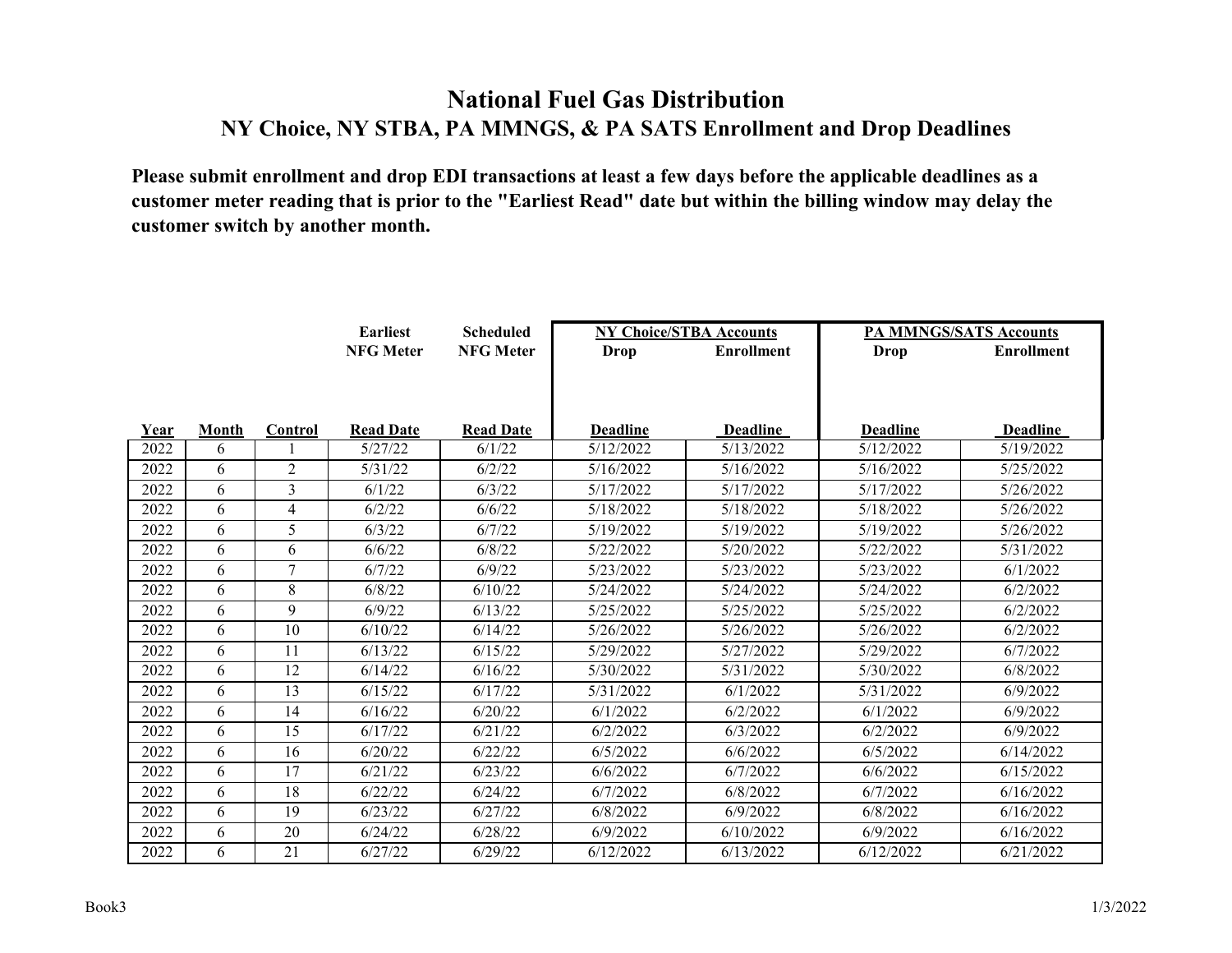|      |        |                | <b>Earliest</b>  | <b>Scheduled</b> | <b>NY Choice/STBA Accounts</b> |                   |                 | <b>PA MMNGS/SATS Accounts</b> |
|------|--------|----------------|------------------|------------------|--------------------------------|-------------------|-----------------|-------------------------------|
|      |        |                | <b>NFG Meter</b> | <b>NFG Meter</b> | Drop                           | <b>Enrollment</b> | Drop            | <b>Enrollment</b>             |
|      |        |                |                  |                  |                                |                   |                 |                               |
|      |        |                |                  |                  |                                |                   |                 |                               |
|      |        |                |                  |                  |                                |                   |                 |                               |
| Year | Month  | Control        | <b>Read Date</b> | <b>Read Date</b> | <b>Deadline</b>                | <b>Deadline</b>   | <b>Deadline</b> | <b>Deadline</b>               |
| 2022 | 7      |                | 6/28/22          | 6/30/22          | 6/13/2022                      | 6/14/2022         | 6/13/2022       | 6/22/2022                     |
| 2022 | 7      | $\overline{2}$ | 6/29/22          | 7/1/22           | 6/14/2022                      | 6/15/2022         | 6/14/2022       | 6/23/2022                     |
| 2022 | 7      | 3              | 6/30/22          | 7/5/22           | 6/15/2022                      | 6/16/2022         | 6/15/2022       | 6/23/2022                     |
| 2022 | 7      | $\overline{4}$ | 7/1/22           | 7/6/22           | 6/16/2022                      | 6/17/2022         | 6/16/2022       | 6/23/2022                     |
| 2022 | 7      | 5              | 7/5/22           | 7/7/22           | 6/20/2022                      | 6/20/2022         | 6/20/2022       | 6/29/2022                     |
| 2022 | 7      | 6              | 7/6/22           | 7/8/22           | 6/21/2022                      | 6/21/2022         | 6/21/2022       | 6/30/2022                     |
| 2022 | 7      | 7              | 7/7/22           | 7/11/22          | 6/22/2022                      | 6/22/2022         | 6/22/2022       | 6/30/2022                     |
| 2022 | $\tau$ | 8              | 7/8/22           | 7/12/22          | 6/23/2022                      | 6/23/2022         | 6/23/2022       | 6/30/2022                     |
| 2022 | 7      | 9              | 7/11/22          | 7/13/22          | 6/26/2022                      | 6/24/2022         | 6/26/2022       | 7/5/2022                      |
| 2022 | 7      | 10             | 7/12/22          | 7/14/22          | 6/27/2022                      | 6/27/2022         | 6/27/2022       | 7/6/2022                      |
| 2022 | 7      | 11             | 7/13/22          | 7/15/22          | 6/28/2022                      | 6/28/2022         | 6/28/2022       | 7/7/2022                      |
| 2022 | 7      | 12             | 7/14/22          | 7/18/22          | 6/29/2022                      | 6/29/2022         | 6/29/2022       | 7/7/2022                      |
| 2022 | 7      | 13             | 7/15/22          | 7/19/22          | 6/30/2022                      | 6/30/2022         | 6/30/2022       | 7/7/2022                      |
| 2022 | 7      | 14             | 7/18/22          | 7/20/22          | 7/3/2022                       | 7/1/2022          | 7/3/2022        | 7/12/2022                     |
| 2022 | 7      | 15             | 7/19/22          | 7/21/22          | 7/4/2022                       | 7/5/2022          | 7/4/2022        | 7/13/2022                     |
| 2022 | 7      | 16             | 7/20/22          | 7/22/22          | 7/5/2022                       | 7/6/2022          | 7/5/2022        | 7/14/2022                     |
| 2022 | $\tau$ | 17             | 7/21/22          | 7/25/22          | 7/6/2022                       | 7/7/2022          | 7/6/2022        | 7/14/2022                     |
| 2022 | $\tau$ | 18             | 7/22/22          | 7/26/22          | 7/7/2022                       | 7/8/2022          | 7/7/2022        | 7/14/2022                     |
| 2022 | 7      | 19             | 7/25/22          | 7/27/22          | 7/10/2022                      | 7/11/2022         | 7/10/2022       | 7/19/2022                     |
| 2022 | 7      | 20             | 7/26/22          | 7/28/22          | 7/11/2022                      | 7/12/2022         | 7/11/2022       | 7/20/2022                     |
| 2022 | 7      | 21             | 7/27/22          | 7/29/22          | 7/12/2022                      | 7/13/2022         | 7/12/2022       | 7/21/2022                     |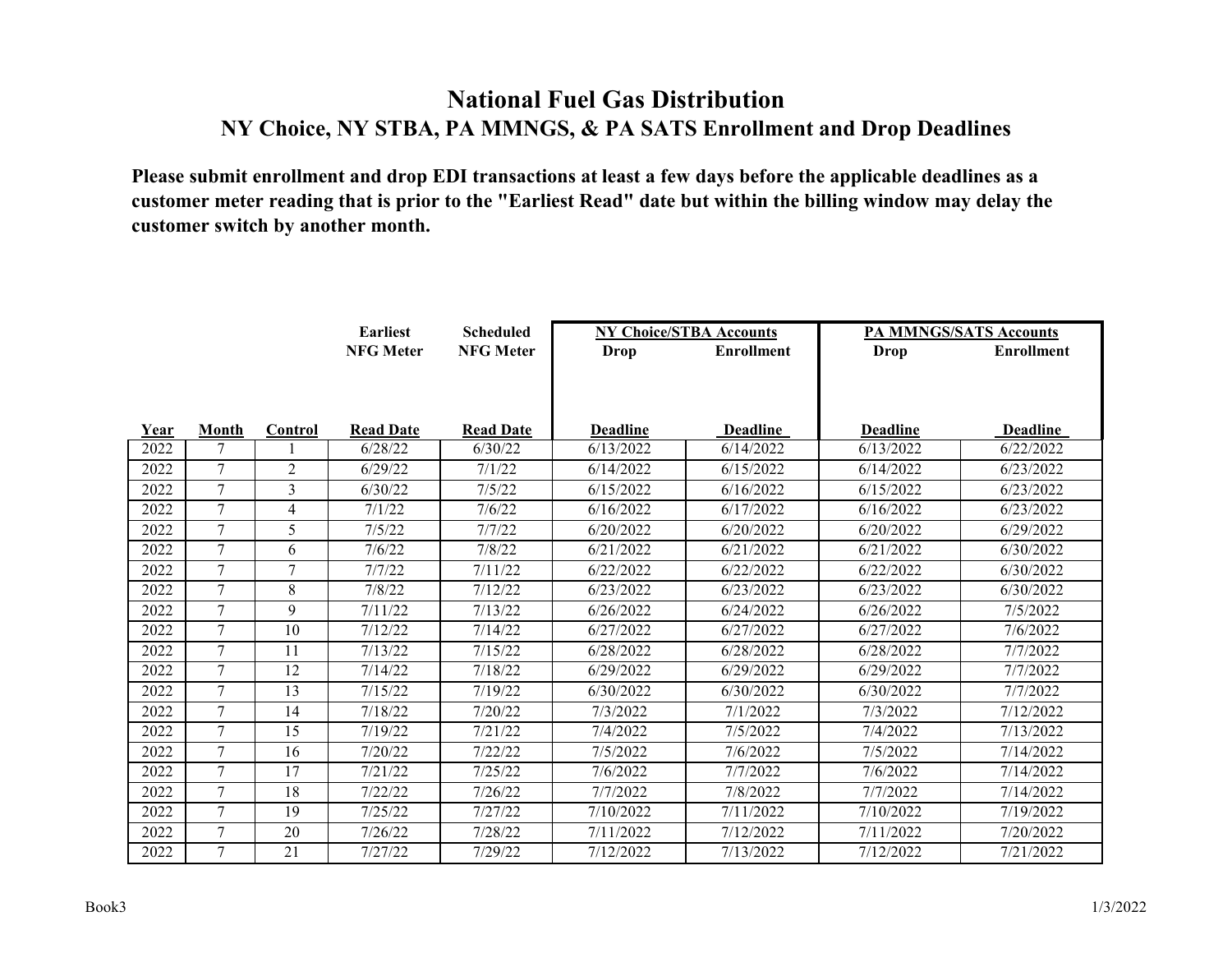|      |       |                | <b>Earliest</b>  | <b>Scheduled</b> | <b>NY Choice/STBA Accounts</b> |                   |                 | <b>PA MMNGS/SATS Accounts</b> |
|------|-------|----------------|------------------|------------------|--------------------------------|-------------------|-----------------|-------------------------------|
|      |       |                | <b>NFG Meter</b> | <b>NFG Meter</b> | <b>Drop</b>                    | <b>Enrollment</b> | <b>Drop</b>     | <b>Enrollment</b>             |
|      |       |                |                  |                  |                                |                   |                 |                               |
|      |       |                |                  |                  |                                |                   |                 |                               |
|      |       |                |                  |                  |                                |                   |                 |                               |
| Year | Month | Control        | <b>Read Date</b> | <b>Read Date</b> | <b>Deadline</b>                | <b>Deadline</b>   | <b>Deadline</b> | Deadline                      |
| 2022 | 8     |                | 7/28/22          | 8/1/22           | 7/13/2022                      | 7/14/2022         | 7/13/2022       | 7/21/2022                     |
| 2022 | 8     | $\overline{2}$ | 7/29/22          | 8/2/22           | 7/14/2022                      | 7/15/2022         | 7/14/2022       | 7/21/2022                     |
| 2022 | 8     | 3              | 8/1/22           | 8/3/22           | 7/17/2022                      | 7/18/2022         | 7/17/2022       | 7/26/2022                     |
| 2022 | 8     | $\overline{4}$ | 8/2/22           | 8/4/22           | 7/18/2022                      | 7/19/2022         | 7/18/2022       | 7/27/2022                     |
| 2022 | 8     | 5              | 8/3/22           | 8/5/22           | 7/19/2022                      | 7/20/2022         | 7/19/2022       | 7/28/2022                     |
| 2022 | 8     | 6              | 8/4/22           | 8/8/22           | 7/20/2022                      | 7/21/2022         | 7/20/2022       | 7/28/2022                     |
| 2022 | 8     | 7              | 8/5/22           | 8/9/22           | 7/21/2022                      | 7/22/2022         | 7/21/2022       | 7/28/2022                     |
| 2022 | 8     | 8              | 8/8/22           | 8/10/22          | 7/24/2022                      | 7/25/2022         | 7/24/2022       | 8/2/2022                      |
| 2022 | 8     | 9              | 8/9/22           | 8/11/22          | 7/25/2022                      | 7/26/2022         | 7/25/2022       | 8/3/2022                      |
| 2022 | 8     | 10             | 8/10/22          | 8/12/22          | 7/26/2022                      | 7/27/2022         | 7/26/2022       | 8/4/2022                      |
| 2022 | 8     | 11             | 8/11/22          | 8/15/22          | 7/27/2022                      | 7/28/2022         | 7/27/2022       | 8/4/2022                      |
| 2022 | 8     | 12             | 8/12/22          | 8/16/22          | 7/28/2022                      | 7/29/2022         | 7/28/2022       | 8/4/2022                      |
| 2022 | 8     | 13             | 8/15/22          | 8/17/22          | 7/31/2022                      | 8/1/2022          | 7/31/2022       | 8/9/2022                      |
| 2022 | 8     | 14             | 8/16/22          | 8/18/22          | 8/1/2022                       | 8/2/2022          | 8/1/2022        | 8/10/2022                     |
| 2022 | 8     | 15             | 8/17/22          | 8/19/22          | 8/2/2022                       | 8/3/2022          | 8/2/2022        | 8/11/2022                     |
| 2022 | 8     | 16             | 8/18/22          | 8/22/22          | 8/3/2022                       | 8/4/2022          | 8/3/2022        | 8/11/2022                     |
| 2022 | 8     | 17             | 8/19/22          | 8/23/22          | 8/4/2022                       | 8/5/2022          | 8/4/2022        | 8/11/2022                     |
| 2022 | 8     | 18             | 8/22/22          | 8/24/22          | 8/7/2022                       | 8/8/2022          | 8/7/2022        | 8/16/2022                     |
| 2022 | 8     | 19             | 8/23/22          | 8/25/22          | 8/8/2022                       | 8/9/2022          | 8/8/2022        | 8/17/2022                     |
| 2022 | 8     | 20             | 8/24/22          | 8/26/22          | 8/9/2022                       | 8/10/2022         | 8/9/2022        | 8/18/2022                     |
| 2022 | 8     | 21             | 8/25/22          | 8/29/22          | 8/10/2022                      | 8/11/2022         | 8/10/2022       | 8/18/2022                     |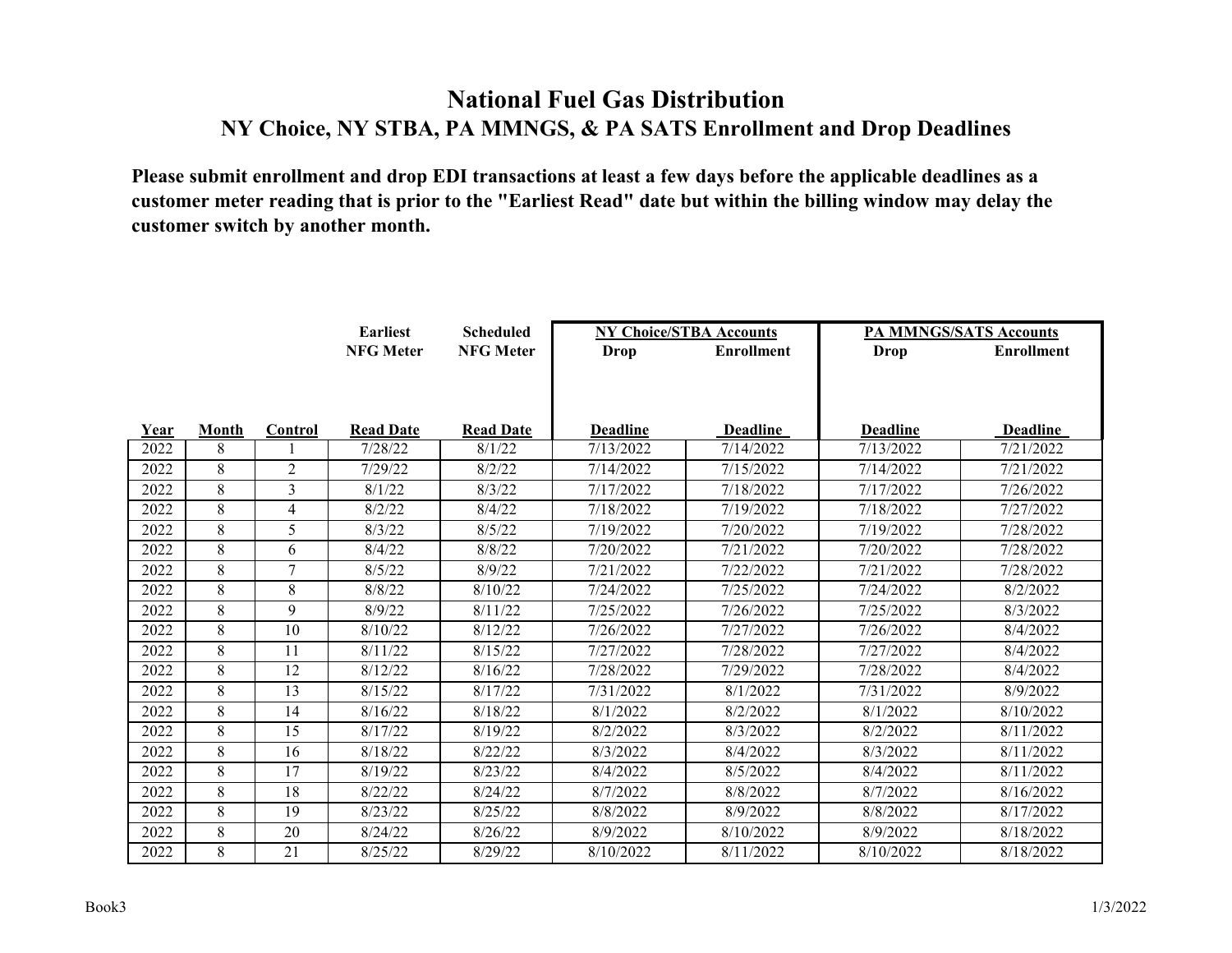|      |       |                | <b>Earliest</b>  | <b>Scheduled</b> | <b>NY Choice/STBA Accounts</b> |                   |                 | <b>PA MMNGS/SATS Accounts</b> |
|------|-------|----------------|------------------|------------------|--------------------------------|-------------------|-----------------|-------------------------------|
|      |       |                | <b>NFG Meter</b> | <b>NFG Meter</b> | <b>Drop</b>                    | <b>Enrollment</b> | <b>Drop</b>     | <b>Enrollment</b>             |
|      |       |                |                  |                  |                                |                   |                 |                               |
|      |       |                |                  |                  |                                |                   |                 |                               |
|      |       |                |                  |                  |                                |                   |                 |                               |
| Year | Month | Control        | <b>Read Date</b> | <b>Read Date</b> | <b>Deadline</b>                | <b>Deadline</b>   | <b>Deadline</b> | Deadline                      |
| 2022 | 9     |                | 8/26/22          | 8/30/22          | 8/11/2022                      | 8/12/2022         | 8/11/2022       | 8/18/2022                     |
| 2022 | 9     | $\overline{2}$ | 8/29/22          | 8/31/22          | 8/14/2022                      | 8/15/2022         | 8/14/2022       | 8/23/2022                     |
| 2022 | 9     | 3              | 8/30/22          | 9/1/22           | 8/15/2022                      | 8/16/2022         | 8/15/2022       | 8/24/2022                     |
| 2022 | 9     | $\overline{4}$ | 8/31/22          | 9/2/22           | 8/16/2022                      | 8/17/2022         | 8/16/2022       | 8/25/2022                     |
| 2022 | 9     | 5              | 9/1/22           | 9/6/22           | 8/17/2022                      | 8/18/2022         | 8/17/2022       | 8/25/2022                     |
| 2022 | 9     | 6              | 9/2/22           | 9/7/22           | 8/18/2022                      | 8/19/2022         | 8/18/2022       | 8/25/2022                     |
| 2022 | 9     | 7              | 9/6/22           | 9/8/22           | 8/22/2022                      | 8/22/2022         | 8/22/2022       | 8/31/2022                     |
| 2022 | 9     | 8              | 9/7/22           | 9/9/22           | 8/23/2022                      | 8/23/2022         | 8/23/2022       | 9/1/2022                      |
| 2022 | 9     | 9              | 9/8/22           | 9/12/22          | 8/24/2022                      | 8/24/2022         | 8/24/2022       | 9/1/2022                      |
| 2022 | 9     | 10             | 9/9/22           | 9/13/22          | 8/25/2022                      | 8/25/2022         | 8/25/2022       | 9/1/2022                      |
| 2022 | 9     | 11             | 9/12/22          | 9/14/22          | 8/28/2022                      | 8/26/2022         | 8/28/2022       | 9/6/2022                      |
| 2022 | 9     | 12             | 9/13/22          | 9/15/22          | 8/29/2022                      | 8/29/2022         | 8/29/2022       | 9/7/2022                      |
| 2022 | 9     | 13             | 9/14/22          | 9/16/22          | 8/30/2022                      | 8/30/2022         | 8/30/2022       | 9/8/2022                      |
| 2022 | 9     | 14             | 9/15/22          | 9/19/22          | 8/31/2022                      | 8/31/2022         | 8/31/2022       | 9/8/2022                      |
| 2022 | 9     | 15             | 9/16/22          | 9/20/22          | 9/1/2022                       | 9/1/2022          | 9/1/2022        | 9/8/2022                      |
| 2022 | 9     | 16             | 9/19/22          | 9/21/22          | 9/4/2022                       | 9/2/2022          | 9/4/2022        | 9/13/2022                     |
| 2022 | 9     | 17             | 9/20/22          | 9/22/22          | 9/5/2022                       | 9/6/2022          | 9/5/2022        | 9/14/2022                     |
| 2022 | 9     | 18             | 9/21/22          | 9/23/22          | 9/6/2022                       | 9/7/2022          | 9/6/2022        | 9/15/2022                     |
| 2022 | 9     | 19             | 9/22/22          | 9/26/22          | 9/7/2022                       | 9/8/2022          | 9/7/2022        | 9/15/2022                     |
| 2022 | 9     | 20             | 9/23/22          | 9/27/22          | 9/8/2022                       | 9/9/2022          | 9/8/2022        | 9/15/2022                     |
| 2022 | 9     | 21             | 9/26/22          | 9/28/22          | 9/11/2022                      | 9/12/2022         | 9/11/2022       | 9/20/2022                     |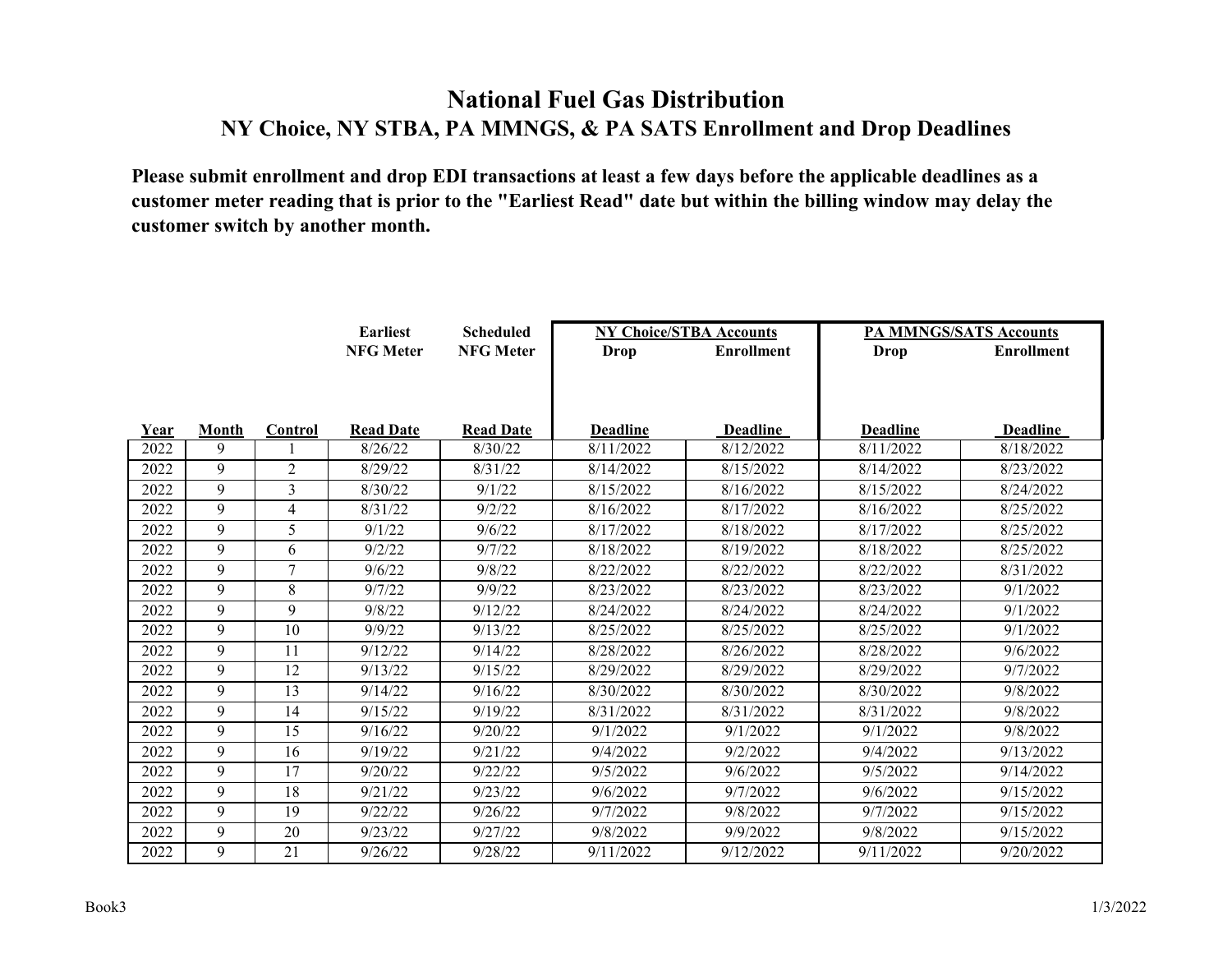|      |                 |         | <b>Earliest</b><br><b>Scheduled</b><br><b>NY Choice/STBA Accounts</b> |                  |                 |                   | <b>PA MMNGS/SATS Accounts</b> |                   |
|------|-----------------|---------|-----------------------------------------------------------------------|------------------|-----------------|-------------------|-------------------------------|-------------------|
|      |                 |         | <b>NFG Meter</b>                                                      | <b>NFG Meter</b> | Drop            | <b>Enrollment</b> | <b>Drop</b>                   | <b>Enrollment</b> |
|      |                 |         |                                                                       |                  |                 |                   |                               |                   |
|      |                 |         |                                                                       |                  |                 |                   |                               |                   |
|      |                 |         |                                                                       |                  |                 |                   |                               |                   |
| Year | <b>Month</b>    | Control | <b>Read Date</b>                                                      | <b>Read Date</b> | <b>Deadline</b> | <b>Deadline</b>   | Deadline                      | Deadline          |
| 2022 | 10              |         | 9/27/22                                                               | 9/29/22          | 9/12/2022       | 9/13/2022         | 9/12/2022                     | 9/21/2022         |
| 2022 | 10              | 2       | 9/28/22                                                               | 9/30/22          | 9/13/2022       | 9/14/2022         | 9/13/2022                     | 9/22/2022         |
| 2022 | 10              | 3       | 9/29/22                                                               | 10/3/22          | 9/14/2022       | 9/15/2022         | 9/14/2022                     | 9/22/2022         |
| 2022 | $\overline{10}$ | 4       | 9/30/22                                                               | 10/4/22          | 9/15/2022       | 9/16/2022         | 9/15/2022                     | 9/22/2022         |
| 2022 | 10              | 5       | 10/3/22                                                               | 10/5/22          | 9/18/2022       | 9/19/2022         | 9/18/2022                     | 9/27/2022         |
| 2022 | 10              | 6       | 10/4/22                                                               | 10/6/22          | 9/19/2022       | 9/20/2022         | 9/19/2022                     | 9/28/2022         |
| 2022 | 10              | 7       | 10/5/22                                                               | 10/7/22          | 9/20/2022       | 9/21/2022         | 9/20/2022                     | 9/29/2022         |
| 2022 | 10              | 8       | 10/6/22                                                               | 10/10/22         | 9/21/2022       | 9/22/2022         | 9/21/2022                     | 9/29/2022         |
| 2022 | 10              | 9       | 10/7/22                                                               | 10/11/22         | 9/22/2022       | 9/23/2022         | $\frac{1}{9}$ /22/2022        | 9/29/2022         |
| 2022 | 10              | 10      | 10/10/22                                                              | 10/12/22         | 9/25/2022       | 9/26/2022         | 9/25/2022                     | 10/4/2022         |
| 2022 | 10              | 11      | 10/11/22                                                              | 10/13/22         | 9/26/2022       | 9/27/2022         | 9/26/2022                     | 10/5/2022         |
| 2022 | 10              | 12      | 10/12/22                                                              | 10/14/22         | 9/27/2022       | 9/28/2022         | 9/27/2022                     | 10/6/2022         |
| 2022 | 10              | 13      | 10/13/22                                                              | 10/17/22         | 9/28/2022       | 9/29/2022         | 9/28/2022                     | 10/6/2022         |
| 2022 | 10              | 14      | 10/14/22                                                              | 10/18/22         | 9/29/2022       | 9/30/2022         | 9/29/2022                     | 10/6/2022         |
| 2022 | 10              | 15      | 10/17/22                                                              | 10/19/22         | 10/2/2022       | 10/3/2022         | 10/2/2022                     | 10/11/2022        |
| 2022 | 10              | 16      | 10/18/22                                                              | 10/20/22         | 10/3/2022       | 10/4/2022         | 10/3/2022                     | 10/12/2022        |
| 2022 | 10              | 17      | 10/19/22                                                              | 10/21/22         | 10/4/2022       | 10/5/2022         | 10/4/2022                     | 10/13/2022        |
| 2022 | 10              | 18      | 10/20/22                                                              | 10/24/22         | 10/5/2022       | 10/6/2022         | 10/5/2022                     | 10/13/2022        |
| 2022 | 10              | 19      | 10/21/22                                                              | 10/25/22         | 10/6/2022       | 10/7/2022         | 10/6/2022                     | 10/13/2022        |
| 2022 | 10              | 20      | 10/24/22                                                              | 10/26/22         | 10/9/2022       | 10/10/2022        | 10/9/2022                     | 10/18/2022        |
| 2022 | 10              | 21      | 10/25/22                                                              | 10/27/22         | 10/10/2022      | 10/11/2022        | 10/10/2022                    | 10/19/2022        |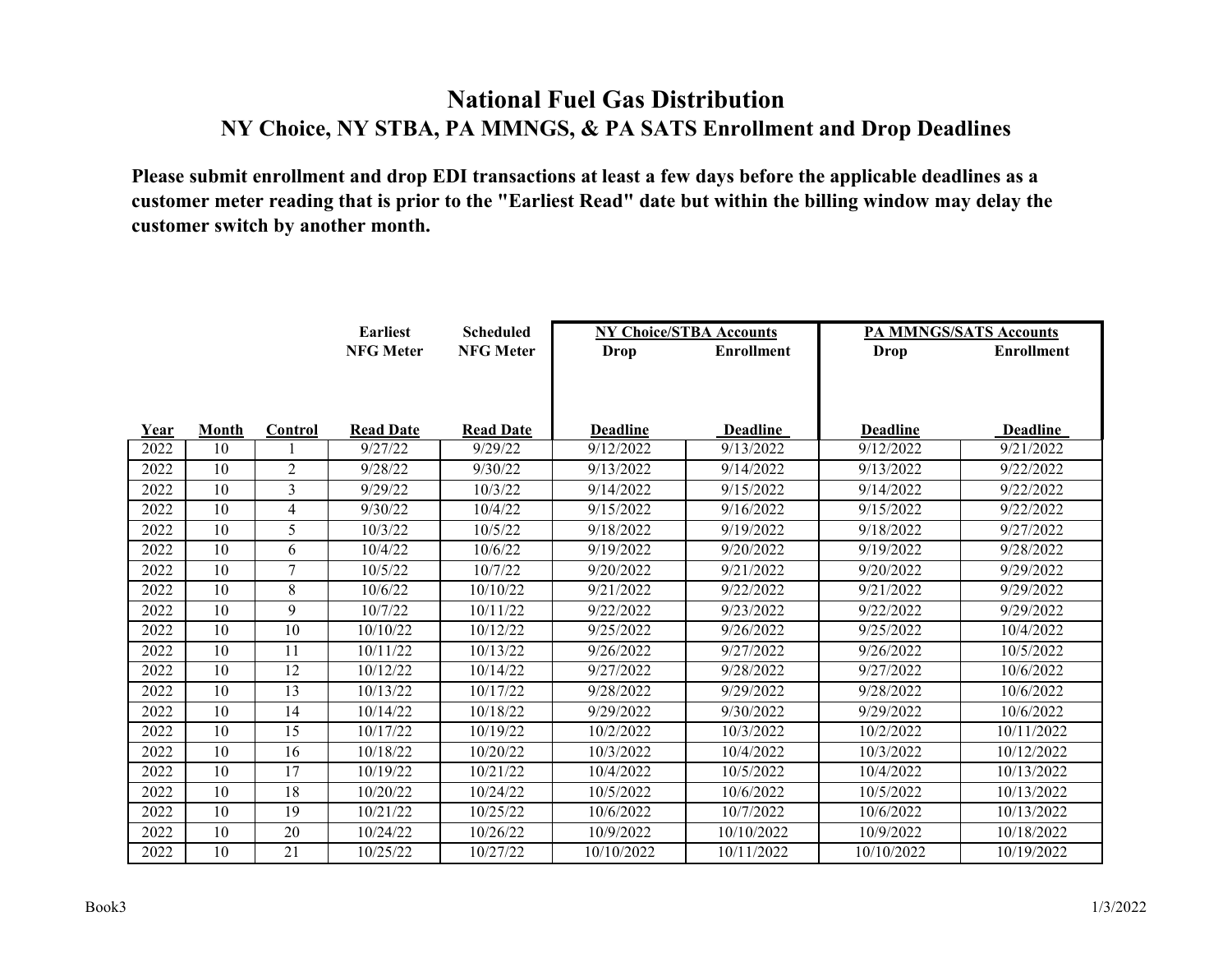|      |              |         | <b>Earliest</b>  | <b>Scheduled</b> | <b>NY Choice/STBA Accounts</b> |                   |                 | <b>PA MMNGS/SATS Accounts</b> |  |
|------|--------------|---------|------------------|------------------|--------------------------------|-------------------|-----------------|-------------------------------|--|
|      |              |         | <b>NFG Meter</b> | <b>NFG Meter</b> | <b>Drop</b>                    | <b>Enrollment</b> | Drop            | <b>Enrollment</b>             |  |
|      |              |         |                  |                  |                                |                   |                 |                               |  |
|      |              |         |                  |                  |                                |                   |                 |                               |  |
|      |              |         |                  |                  |                                |                   |                 |                               |  |
| Year | <b>Month</b> | Control | <b>Read Date</b> | <b>Read Date</b> | <b>Deadline</b>                | <b>Deadline</b>   | <b>Deadline</b> | <b>Deadline</b>               |  |
| 2022 | 11           |         | 10/26/22         | 10/28/22         | 10/11/2022                     | 10/12/2022        | 10/11/2022      | 10/20/2022                    |  |
| 2022 | 11           | 2       | 10/27/22         | 10/31/22         | 10/12/2022                     | 10/13/2022        | 10/12/2022      | 10/20/2022                    |  |
| 2022 | 11           | 3       | 10/28/22         | 11/1/22          | 10/13/2022                     | 10/14/2022        | 10/13/2022      | 10/20/2022                    |  |
| 2022 | 11           | 4       | 10/31/22         | 11/2/22          | 10/16/2022                     | 10/17/2022        | 10/16/2022      | 10/25/2022                    |  |
| 2022 | 11           | 5       | 11/1/22          | 11/3/22          | 10/17/2022                     | 10/18/2022        | 10/17/2022      | 10/26/2022                    |  |
| 2022 | 11           | 6       | 11/2/22          | 11/4/22          | 10/18/2022                     | 10/19/2022        | 10/18/2022      | 10/27/2022                    |  |
| 2022 | 11           | 7       | 11/3/22          | 11/7/22          | 10/19/2022                     | 10/20/2022        | 10/19/2022      | 10/27/2022                    |  |
| 2022 | 11           | 8       | 11/4/22          | 11/8/22          | 10/20/2022                     | 10/21/2022        | 10/20/2022      | 10/27/2022                    |  |
| 2022 | 11           | 9       | 11/7/22          | 11/9/22          | 10/23/2022                     | 10/24/2022        | 10/23/2022      | 11/1/2022                     |  |
| 2022 | 11           | 10      | 11/8/22          | 11/10/22         | 10/24/2022                     | 10/25/2022        | 10/24/2022      | 11/2/2022                     |  |
| 2022 | 11           | 11      | 11/9/22          | 11/11/22         | 10/25/2022                     | 10/26/2022        | 10/25/2022      | 11/3/2022                     |  |
| 2022 | 11           | 12      | 11/10/22         | 11/14/22         | 10/26/2022                     | 10/27/2022        | 10/26/2022      | 11/3/2022                     |  |
| 2022 | 11           | 13      | 11/11/22         | 11/15/22         | 10/27/2022                     | 10/28/2022        | 10/27/2022      | 11/3/2022                     |  |
| 2022 | 11           | 14      | 11/14/22         | 11/16/22         | 10/30/2022                     | 10/31/2022        | 10/30/2022      | 11/8/2022                     |  |
| 2022 | 11           | 15      | 11/15/22         | 11/17/22         | $\frac{10}{31/2022}$           | 11/1/2022         | 10/31/2022      | 11/9/2022                     |  |
| 2022 | 11           | 16      | 11/16/22         | 11/18/22         | 11/1/2022                      | 11/2/2022         | 11/1/2022       | 11/10/2022                    |  |
| 2022 | 11           | 17      | 11/17/22         | 11/21/22         | 11/2/2022                      | 11/3/2022         | 11/2/2022       | 11/10/2022                    |  |
| 2022 | 11           | 18      | 11/18/22         | 11/22/22         | 11/3/2022                      | 11/4/2022         | 11/3/2022       | 11/10/2022                    |  |
| 2022 | 11           | 19      | 11/21/22         | 11/23/22         | 11/6/2022                      | 11/7/2022         | 11/6/2022       | 11/15/2022                    |  |
| 2022 | 11           | 20      | 11/22/22         | 11/28/22         | 11/7/2022                      | 11/8/2022         | 11/7/2022       | 11/16/2022                    |  |
| 2022 | 11           | 21      | 11/23/22         | 11/29/22         | 11/8/2022                      | 11/9/2022         | 11/8/2022       | 11/17/2022                    |  |